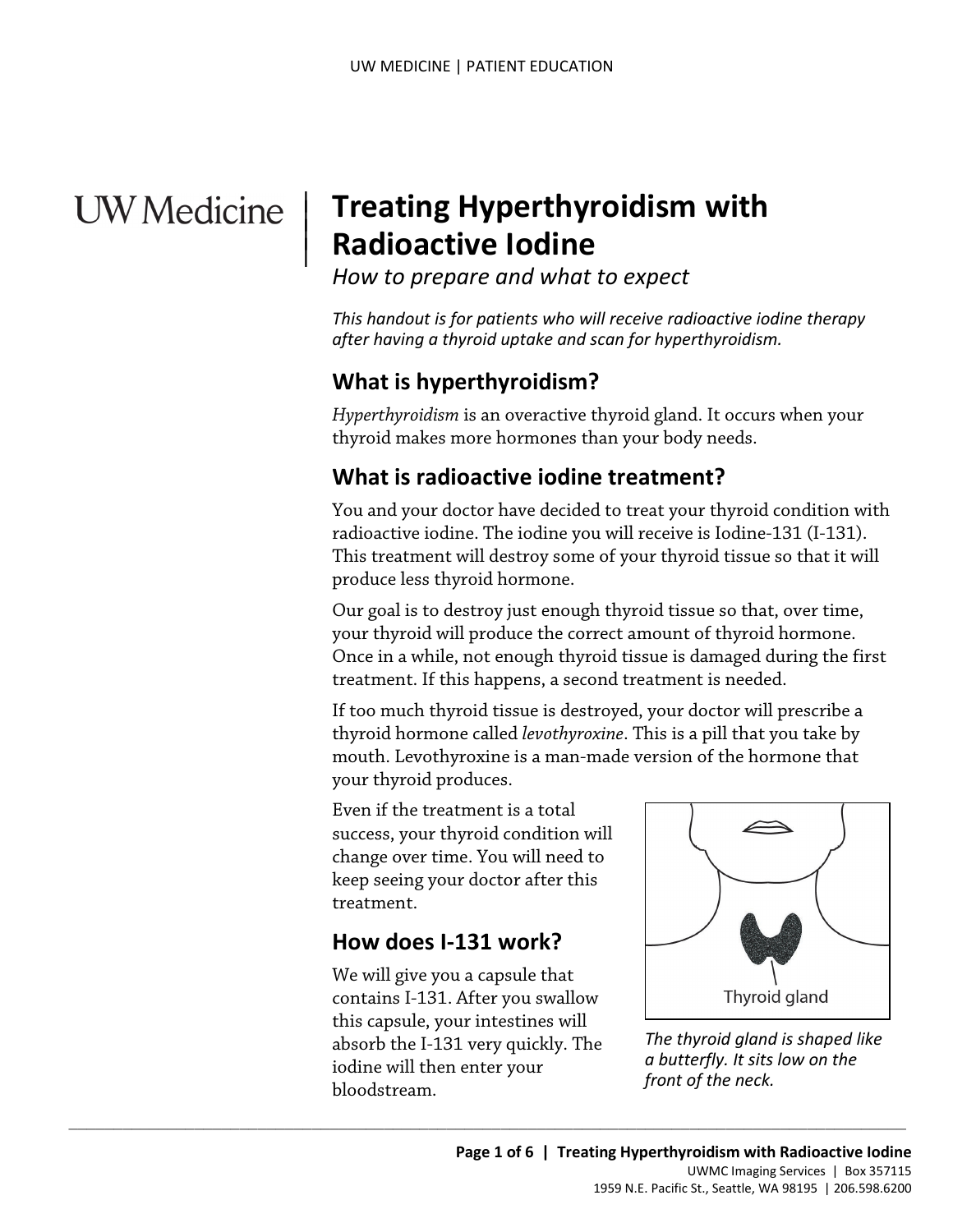Most of the I-131 that does not go into your thyroid will leave your From your bloodstream, much of the I-131 will go into your thyroid. body in your urine within the first 24 hours after your iodine dose. Some I-131 also leaves your body in your saliva, sweat, and stool.

 The I-131 that enters your thyroid stays in your body for a longer time. It sends out radioactive particles that stay in your thyroid.

These radioactive particles destroy the thyroid tissue they touch, and this will cause your thyroid to stop making thyroid hormone. This change to your thyroid will most likely last the rest of your life.

We expect to see changes in your thyroid function 6 to 12 weeks after your treatment with I-131.

## **Will the radiation affect other parts of my body?**

Much of the radioactive iodine you receive will go into your thyroid.<br>To lessen radiation to other parts of your body, such as your bladder<br>we advise you to drink plenty of fluids and empty your bladder often<br>in the first Much of the radioactive iodine you receive will go into your thyroid. To lessen radiation to other parts of your body, such as your bladder, we advise you to drink plenty of fluids and empty your bladder often in the first 48 hours after your dose.

## **Can the radiation affect other people?**

I-131 releases *gamma rays*, which are like X-rays. These gamma rays can expose people around you to radiation for a short time after your treatment. See pages 4 and 5 of this handout for precautions to follow.

## **What can I expect during this treatment?**

First, you will have a *thyroid uptake and scan test*. This test will help us know what your therapy dose of I-131 should be. If you have not received it, please ask for our handout, "Thyroid Uptake and Scan."

We will order your I-131 therapy dose from a local pharmacy that prepares radioactive medicines. It will take about 1 hour for the pharmacy to deliver your dose to the hospital.

The Nuclear Medicine doctor will talk with you about the therapy and review the radiation safety precautions.

## **How do I prepare for this treatment?**

 $\_$  ,  $\_$  ,  $\_$  ,  $\_$  ,  $\_$  ,  $\_$  ,  $\_$  ,  $\_$  ,  $\_$  ,  $\_$  ,  $\_$  ,  $\_$  ,  $\_$  ,  $\_$  ,  $\_$  ,  $\_$  ,  $\_$  ,  $\_$  ,  $\_$  ,  $\_$  ,  $\_$  ,  $\_$  ,  $\_$  ,  $\_$  ,  $\_$  ,  $\_$  ,  $\_$  ,  $\_$  ,  $\_$  ,  $\_$  ,  $\_$  ,  $\_$  ,  $\_$  ,  $\_$  ,  $\_$  ,  $\_$  ,  $\_$  ,

#### **4 Weeks Before**

• Most people stop taking thyroid hormone medicine (such as cytomel, synthroid, lerothyroxine, or lithyronine) 4 weeks before their tests. **Check with your doctor before you stop taking this medicine.**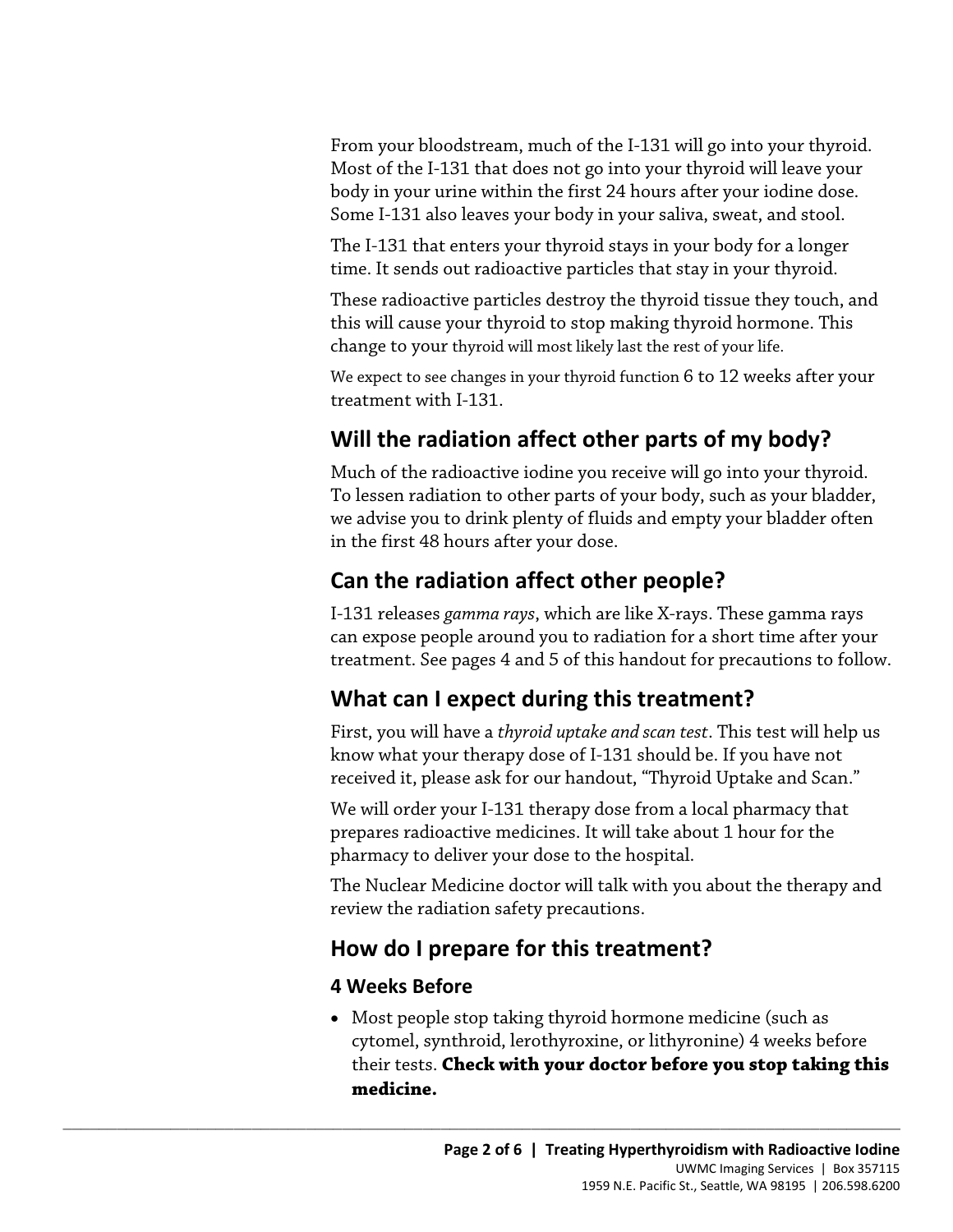#### **5 Days Before**

- Do **not** take any oral iodides (such as Lugol's solution or SSKI). Do not take them again until all of your tests have been done.
- Do **not** take vitamins that contain iodine until all of your tests have been done.

#### **4 Days Before**

• Most people stop taking anti-thyroid hormones Propothyouracil (PTU), Methimazole, or Tapazole 4 days before their tests. **Check with your doctor before you stop taking these medicines.** 

#### **If You Were Assigned Female at Birth**

- You **must** tell us if you are pregnant, even if you are not planning on completing the pregnancy. Pregnant women cannot receive the therapeutic radioactive iodine, since it will harm the fetus.
- % on completing the pregnancy. Pregnant women cannot receive the therapeutic radioactive iodine, since it will harm the fetus.<br>• If you are age 60 or younger, we will ask you to have a blood test<br>to check for pregnancy the • If you are age 60 or younger, we will ask you to have a blood test to check for pregnancy the day before treatment. It takes about 60 to 90 minutes to get results of the blood test.
	- least 3 months before your I-131 dose. This also prevents your • **Tell us if you are breastfeeding.** If you are breastfeeding, you may **not** receive radioactive iodine, since it may be passed to your child through your breast milk. You must stop breastfeeding for at breast tissue from receiving extra radiation from the I-131 in your breast milk.

#### **Therapy Day**

- **Starting 2 hours before your I-131 therapy:** Do **not** eat any solid foods. Do not drink anything besides water.
- **Bring 2 forms of ID to your appointment.** One of these must show your photo, such as a driver's license.
- **If you were assigned female at birth and are age 60 or younger:** You must have a pregnancy blood test before your I-131 therapy.

## **After Your Treatment**

 $\_$  ,  $\_$  ,  $\_$  ,  $\_$  ,  $\_$  ,  $\_$  ,  $\_$  ,  $\_$  ,  $\_$  ,  $\_$  ,  $\_$  ,  $\_$  ,  $\_$  ,  $\_$  ,  $\_$  ,  $\_$  ,  $\_$  ,  $\_$  ,  $\_$  ,  $\_$  ,  $\_$  ,  $\_$  ,  $\_$  ,  $\_$  ,  $\_$  ,  $\_$  ,  $\_$  ,  $\_$  ,  $\_$  ,  $\_$  ,  $\_$  ,  $\_$  ,  $\_$  ,  $\_$  ,  $\_$  ,  $\_$  ,  $\_$  ,

• Do **not** eat any solid foods for 2 hours after your I-131 therapy. You may drink water.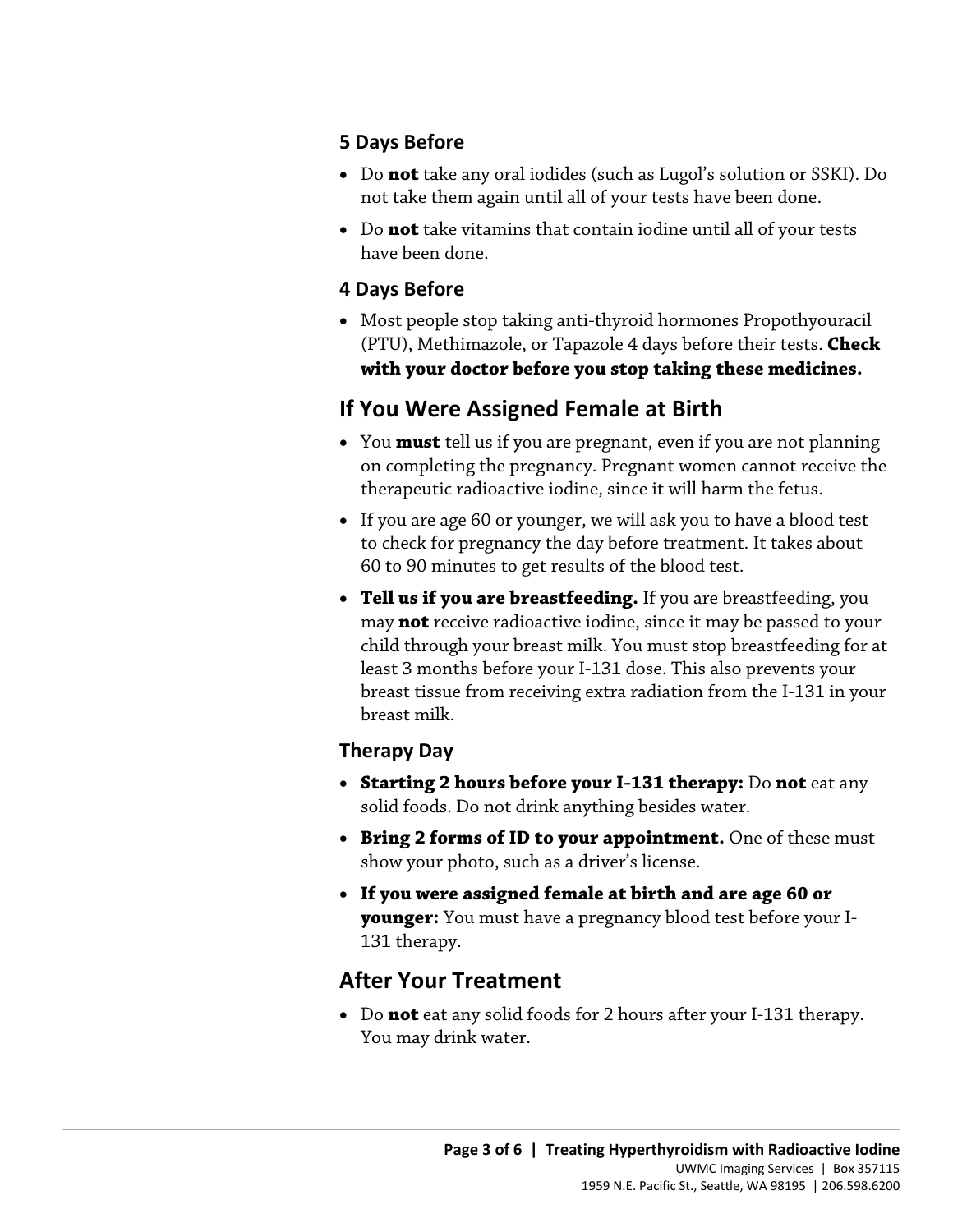

*Drink plenty of clear fluids for the first 48 hours after your I-131 treatment.* 

#### **For the First 48 Hours**

- Drink plenty of clear fluids.
- Empty your bladder every hour during the first 8 to 12 hours after your I-131 dose. This means you will need to get up at least once during the night on the first night after your treatment to do this.
- Flush the toilet 2 times to rinse away any radioactivity from your urine.
- 12 hours after your treatment dose, or as soon as you wake up in the morning, suck on sour hard candy such as lemon drops. This will help your salivary glands secrete some of the radioactive iodine.
- your treatment, ask your doctor when to start taking them again. • If you were taking PTU or Methimazole thyroid medicine before

#### **Radiation Precautions After Your I-131 Dose**

#### **When You Are Around Other People**

 $\_$  ,  $\_$  ,  $\_$  ,  $\_$  ,  $\_$  ,  $\_$  ,  $\_$  ,  $\_$  ,  $\_$  ,  $\_$  ,  $\_$  ,  $\_$  ,  $\_$  ,  $\_$  ,  $\_$  ,  $\_$  ,  $\_$  ,  $\_$  ,  $\_$  ,  $\_$  ,  $\_$  ,  $\_$  ,  $\_$  ,  $\_$  ,  $\_$  ,  $\_$  ,  $\_$  ,  $\_$  ,  $\_$  ,  $\_$  ,  $\_$  ,  $\_$  ,  $\_$  ,  $\_$  ,  $\_$  ,  $\_$  ,  $\_$  ,

|  | your treatment, ask your doctor when to start taking them again.                                                                                                                                                                                    |                                                     |  |
|--|-----------------------------------------------------------------------------------------------------------------------------------------------------------------------------------------------------------------------------------------------------|-----------------------------------------------------|--|
|  | <b>Radiation Precautions After Your I-131 Dose</b><br><b>When You Are Around Other People</b><br>Follow each safety precaution for the number of days shown:                                                                                        |                                                     |  |
|  |                                                                                                                                                                                                                                                     |                                                     |  |
|  |                                                                                                                                                                                                                                                     |                                                     |  |
|  | <b>Follow This Safety Precaution</b>                                                                                                                                                                                                                | <b>For This Many Days</b><br><b>After Your Dose</b> |  |
|  | Do not travel by airplane or other mass<br>transportation such as a bus or train.<br>If your flight will last more than 4 hours, you may<br>need to wait more than 3 days after your dose. Talk<br>with radiation safety before you plan your trip. | 3 days or<br>longer                                 |  |
|  | Do not travel on car trips longer than 4 hours with<br>others in the car.                                                                                                                                                                           | 3 days                                              |  |
|  | Sleep alone, at least 6 feet away from other adults.                                                                                                                                                                                                | 6 days                                              |  |
|  | Minimize the time that you are within 3 feet of any<br>adult. Allow only short periods of closer contact.                                                                                                                                           | 3 days                                              |  |
|  | Stay at least 6 feet away from infants, young<br>children, and anyone who is pregnant.                                                                                                                                                              | 1 day                                               |  |
|  | Sleep apart from infants, young children, and<br>anyone who is pregnant.                                                                                                                                                                            | 15 days                                             |  |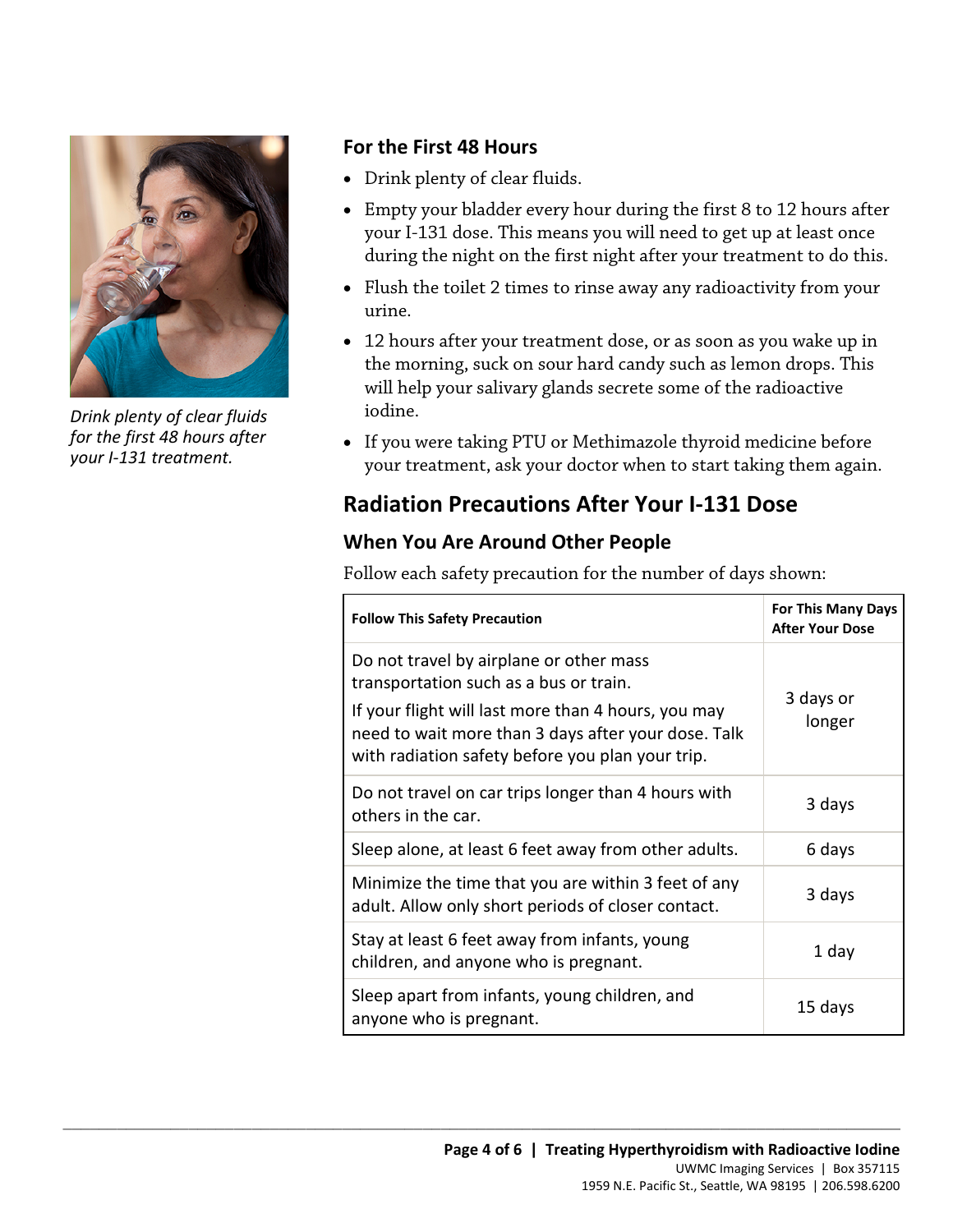#### **Body Fluid Precautions**

This table gives **basic precautions** for most people who receive I-131 treatment. Your precautions may be different. Ask your doctor what precautions you should follow.

Follow each safety precaution for the number of days shown:

| <b>Follow This Safety Precaution</b>                                                                                                                                                                                      | <b>For This Many</b><br><b>Days After</b><br><b>Your Dose</b> |
|---------------------------------------------------------------------------------------------------------------------------------------------------------------------------------------------------------------------------|---------------------------------------------------------------|
| Because there may be radioactivity in your saliva:                                                                                                                                                                        | 1 day                                                         |
| Do NOT share silverware, glasses or cups, plates, or<br>food, with anyone, especially children.                                                                                                                           |                                                               |
| Do NOT let others touch your dishes or silverware.                                                                                                                                                                        |                                                               |
| Rinse all of the silverware, glasses, cups, and dishes<br>you use separately from the dishes others use. After<br>your dishes are rinsed, they can be washed in a<br>dishwasher with other dishes and silverware.         |                                                               |
| Do not use disposable plates, utensils, cups, etc.                                                                                                                                                                        |                                                               |
| The bathroom you use should be for your use ONLY. No<br>one else should use this bathroom. (Exceptions can<br>sometimes be made for an adult-only household.)<br>If you were assigned male at birth: Sit down to urinate. | 2 days                                                        |
| Avoid any intimate contact with others, including kissing<br>and sexual relations.                                                                                                                                        | 7 days                                                        |
| Wash your hands well and often. Use soap and warm<br>running water for at least 20 seconds.                                                                                                                               | 7 days                                                        |

## **Side Effects**

You may have side effects after your I-131 treatment. Here are some tips on how to lessen these symptoms:

- **Nausea.** Avoid fatty or rich foods to help ease any nausea. We suggest taking an antacid like Zantac or Prilosec for nausea. You can buy these without a prescription at most drugstores
- **Soreness in your neck and salivary glands, which can last about 1 week.** Some soreness is normal. It is usually managed with acetaminophen (Tylenol), aspirin, or ibuprofen (Advil, Motrin). If your pain is severe and these medicines do not help, call your doctor or the Nuclear Medicine clinic.

 $\_$  ,  $\_$  ,  $\_$  ,  $\_$  ,  $\_$  ,  $\_$  ,  $\_$  ,  $\_$  ,  $\_$  ,  $\_$  ,  $\_$  ,  $\_$  ,  $\_$  ,  $\_$  ,  $\_$  ,  $\_$  ,  $\_$  ,  $\_$  ,  $\_$  ,  $\_$  ,  $\_$  ,  $\_$  ,  $\_$  ,  $\_$  ,  $\_$  ,  $\_$  ,  $\_$  ,  $\_$  ,  $\_$  ,  $\_$  ,  $\_$  ,  $\_$  ,  $\_$  ,  $\_$  ,  $\_$  ,  $\_$  ,  $\_$  ,